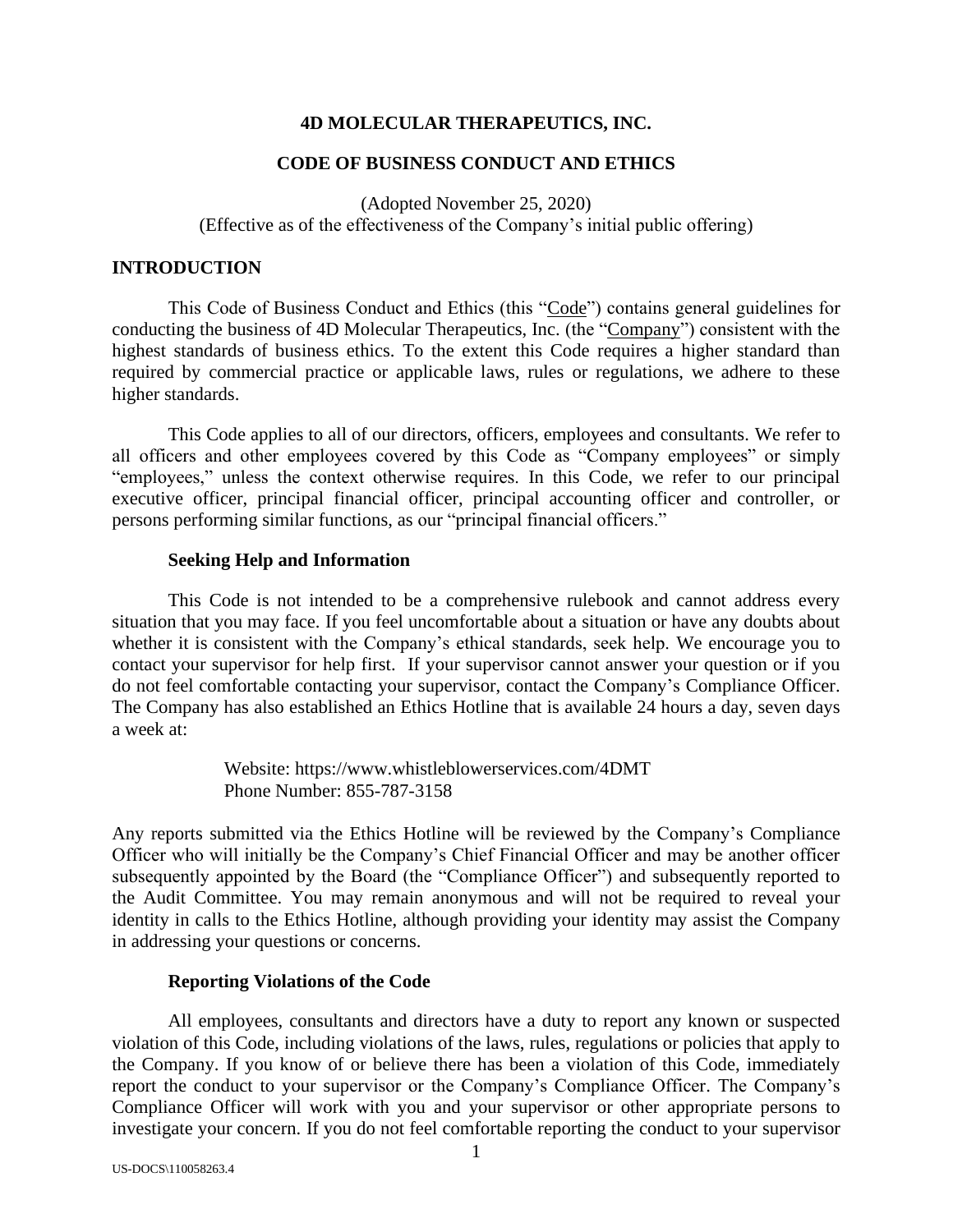or you do not get a satisfactory response, you may contact the Company's Compliance Officer directly.

You may also report known or suspected violations of the Code on the Ethics Hotline that is available 24 hours a day, seven days a week at:

> Website: https://www.whistleblowerservices.com/4DMT Phone Number: 855-787-3158

Any reports submitted via the Ethics Hotline will be reviewed by the Company's Compliance Officer and subsequently reported to the Audit Committee. You may remain anonymous and will not be required to reveal your identity in calls to the Ethics Hotline, although providing your identity may assist the Company in investigating your concern. All reports of known or suspected violations of the law or this Code will be handled sensitively and with discretion. Your supervisor or the Company's Compliance Officer, as applicable, and the Company will protect your confidentiality to the extent possible, consistent with applicable law and the Company's need to investigate your concern.

It is Company policy that any employee, consultant or director who violates this Code, or who directs or approves a violation of this Code, may be subject to appropriate discipline, which may include termination of employment or the consulting relationship or removal from the Company's Board of Directors (the "Board of Directors"), as appropriate. This determination will be based upon the facts and circumstances of each particular situation. If you are accused of violating this Code you will be given an opportunity to present your version of the events at issue prior to any determination of appropriate discipline. Employees, consultants and directors who violate the law or this Code may expose themselves to substantial civil damages, criminal fines and prison terms. The Company may also face substantial fines and penalties and may incur damage to its reputation and standing in the community. Your conduct as a representative of the Company, if it does not comply with the law or with this Code, can result in serious consequences for both you and the Company.

## **Policy Against Retaliation**

The Company prohibits retaliation against an employee, consultant or director who, in good faith, seeks help or reports known or suspected violations. Any reprisal or retaliation against an employee or consultant because the employee or consultant, in good faith, sought help or filed a report will be subject to disciplinary action, including potential termination of employment or the consulting relationship, as applicable.

#### **Waivers of the Code**

Any waiver of this Code for our directors, executive officers or other principal financial officers may be made only by the Board of Directors and will be disclosed to the public as required by law or the rules of the Nasdaq Global Market. Waivers of this Code for other employees or consultants may be made only by the Company's Compliance Officer and will be reported to our Audit Committee.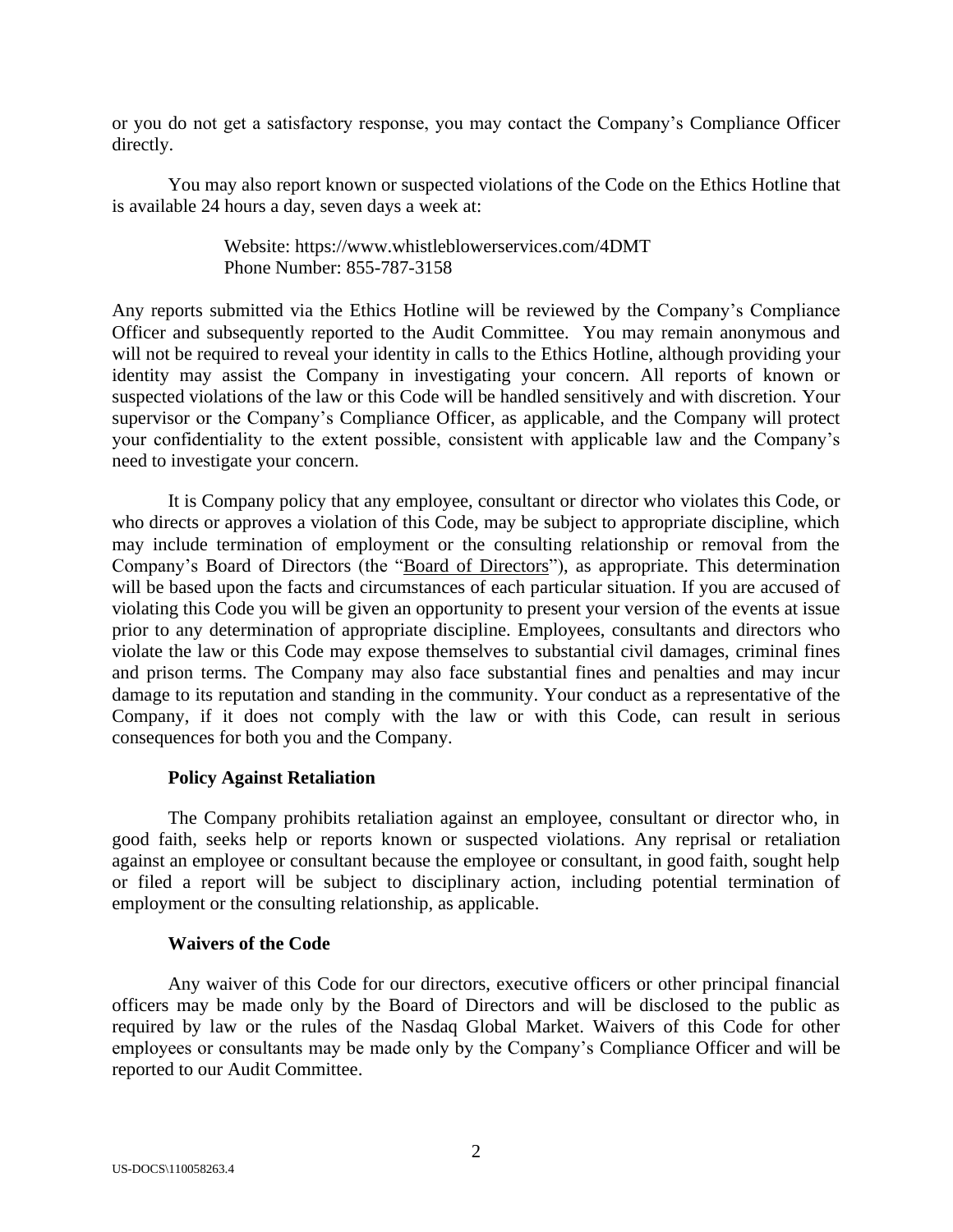# **CONFLICTS OF INTEREST**

## **Identifying Potential Conflicts of Interest**

A conflict of interest can occur when an employee's, consultant's or director's private interest interferes, or appears to interfere, with the interests of the Company as a whole. You should avoid any private interest that influences your ability to act in the interests of the Company or that makes it difficult to perform your work objectively and effectively.

Identifying potential conflicts of interest may not always be clear-cut. The following situations are examples of conflicts of interest:

- Outside Employment. No employee should be employed by, serve as a director of, or provide any services to a company that the individual knows or has reason to believe is a material customer, supplier or competitor of the Company (other than services to be provided as part of an employee's job responsibilities for the Company).
- Improper Personal Benefits. No employee, consultant or director should obtain any material (as to him or her) personal benefits or favors because of his or her position with the Company. For instance, no employee or consultant should make side deals with the Company's customers in which the employee is separately compensated by the customer or a third party. Please see "Gifts and Entertainment" below for additional guidelines in this area.
- Financial Interests. No employee should have a significant financial interest (ownership or otherwise) in any company that the individual knows or has reason to believe is a material customer, supplier or competitor of the Company. A "significant financial interest" includes (i) ownership of greater than 5% of the equity of a material customer, supplier or competitor or (ii) an investment in a material customer, supplier or competitor that represents more than 5% of the total assets of the employee.
- Loans or Other Financial Transactions. No employee should obtain loans or guarantees of personal obligations from, or enter into any other personal financial transaction with, any company that the individual knows or has reason to believe is a material customer, supplier or competitor of the Company. This restriction does not apply to or prohibit arms-length transactions with banks, brokerage firms or other financial institutions.
- Service on Boards and Committees. No employee or director should join, or serve for more than six months on, a board of directors or trustees or on a committee of any entity (whether profit or not-for-profit) whose interests reasonably would be expected to materially conflict with those of the Company.
- Actions of Family Members. The actions of family members outside the workplace may also give rise to the conflicts of interest described above because they may influence an employee's objectivity in making decisions on behalf of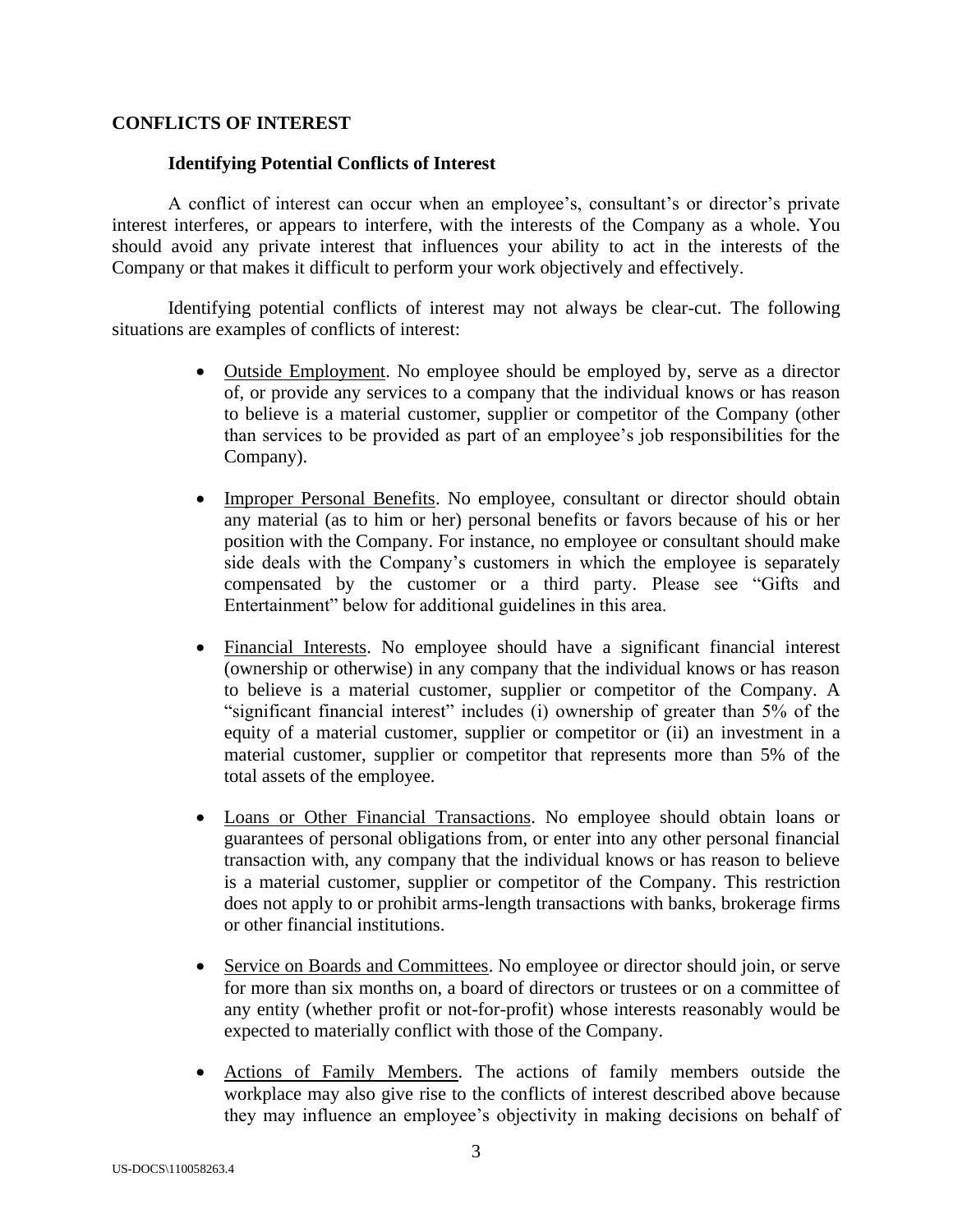the Company. For purposes of this Code, "family members" include your spouse or life-partner, brothers, sisters and parents, in-laws and children whether such relationships are by blood or adoption.

For purposes of this Code, a company is a "material" customer if the company has made one or more payments to the Company in the past year in the aggregate in excess of \$120,000. A company is a "material" supplier if it has received one or more payments from the Company in the past year in the aggregate in excess of \$120,000. If you are uncertain whether a particular company is a material customer or supplier, please contact the Compliance Officer for assistance.

Conflict of interest issues concerning the Company's directors will be addressed by the Company's Audit Committee.

#### **Disclosure of Conflicts of Interest**

The Company requires that employees, consultants and directors disclose any situation that reasonably would be expected to give rise to a conflict of interest. If you reasonably believe that you have a conflict of interest, or something that others would reasonably perceive as a conflict of interest, you must report it in writing to your supervisor or the Compliance Officer. Your supervisor and the Company's Compliance Officer will work with you to determine whether you have a conflict of interest and, if so, how best to address it. Although conflicts of interest are not automatically prohibited, they are not desirable and may only be waived as described in "Waivers of the Code" above.

## **CORPORATE OPPORTUNITIES**

As an employee, consultant or director of the Company, you have an obligation to advance the Company's interests when the opportunity to do so arises. If you discover or are presented with a business opportunity through the use of corporate property or information or because of your position with the Company, you should first present the business opportunity to the Company before pursuing the opportunity in your individual capacity. No employee, consultant or director may use corporate property, information or his or her position with the Company for personal gain or should compete with the Company while employed by us or while serving as a director or a consultant to us.

If you are an employee, you should disclose to your supervisor the terms and conditions of each business opportunity covered by this Code that you wish to pursue. Your supervisor will contact the Compliance Officer and the appropriate management personnel to determine whether the Company wishes to pursue the business opportunity.

If you are a director, you should disclose to the Board of Directors the terms and conditions of the opportunity, and you may only pursue such opportunity if the Board of Directors declines to pursue such opportunity.

If you are a consultant, you should disclose to your supervisor at the Company the terms and conditions of each business opportunity covered by this Code that you wish to pursue. Your supervisor at the Company will contact the Compliance Officer and the appropriate management personnel to determine whether the Company wishes to pursue the business opportunity.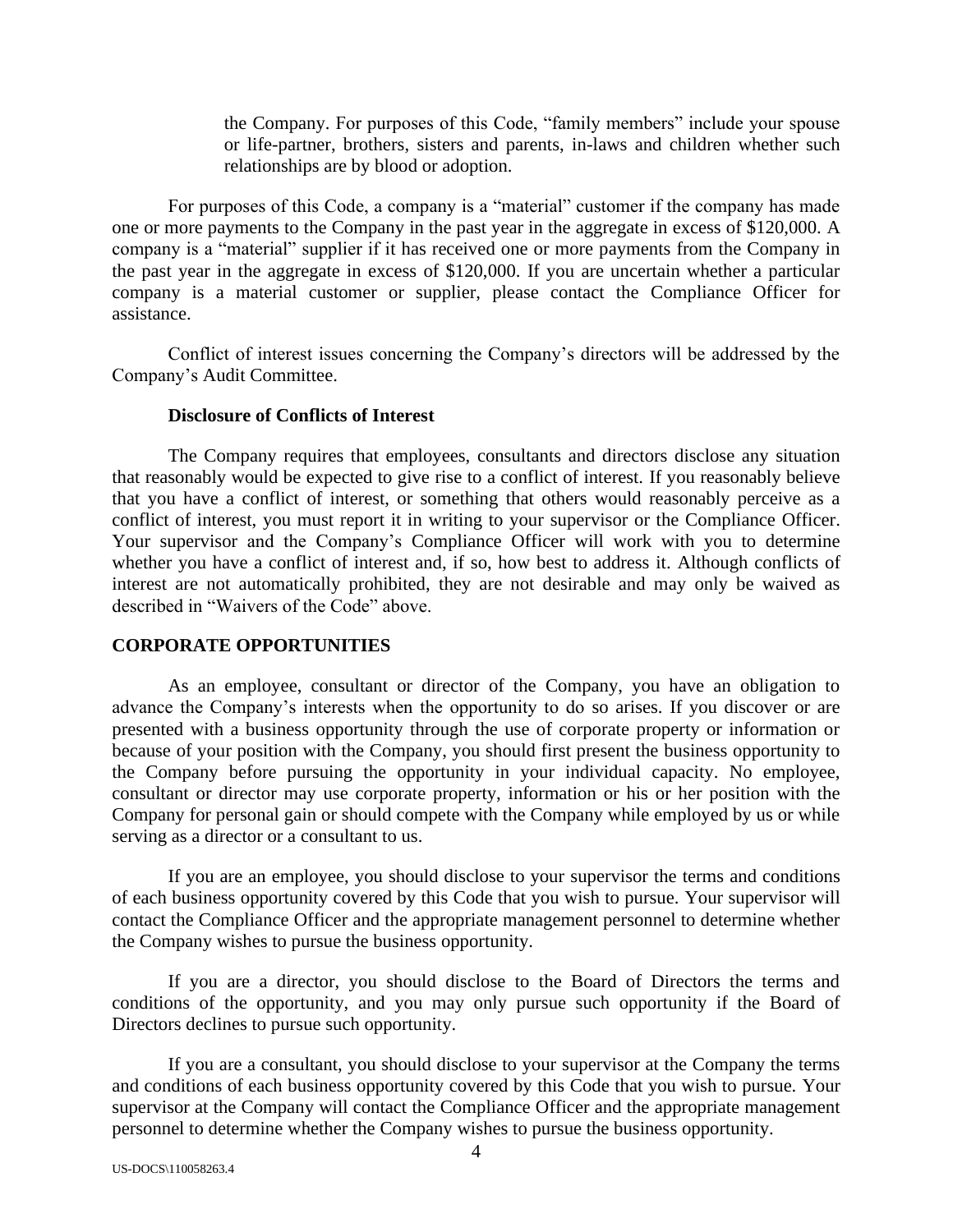If the Company waives its right to pursue the business opportunity, you may pursue the business opportunity on the same terms and conditions as originally proposed and consistent with the other ethical guidelines set forth in this Code; *provided* that any pursuit of such business opportunity shall not interfere in any way with or otherwise interrupt your work, duties and responsibilities as an employee, consultant or director of the Company.

# **CONFIDENTIAL INFORMATION**

Employees, consultants and directors have access to a variety of confidential information regarding the Company. Confidential information includes all non-public information that might be of use to competitors, or, if disclosed, harmful to the Company or its customers. Employees, consultants and directors have a duty to safeguard all confidential information of the Company or third parties with which the Company conducts business, except when disclosure is authorized or legally mandated. An employee's or consultant's obligation to protect confidential information continues after he or she leaves the Company. Unauthorized disclosure of confidential information could cause competitive harm to the Company or its customers and could result in legal liability to you and the Company.

Any questions or concerns regarding whether disclosure of Company information is legally mandated should be promptly referred to the Compliance Officer.

#### **COMPANY RECORDS**

Accurate and reliable records are crucial to our business. Our records are the basis of our earnings statements, financial reports and many other aspects of our business and guide our business decision-making and strategic planning. Company records include booking information, payroll, timecards, travel and expense reports, e-mails, accounting and financial data, measurement and performance records, electronic data files, personnel records, records relating to our intellectual property, product development and collaborations and all other records maintained in the ordinary course of our business.

All Company records must be complete, accurate and reliable in all material respects. Each employee, consultant and director must follow any formal document retention policy of the Company with respect to Company records within such employee's, consultant's or director's control. A request for a copy of any such document retention policy or questions concerning any such policy should be directed to your supervisor, or the Company's Compliance Officer.